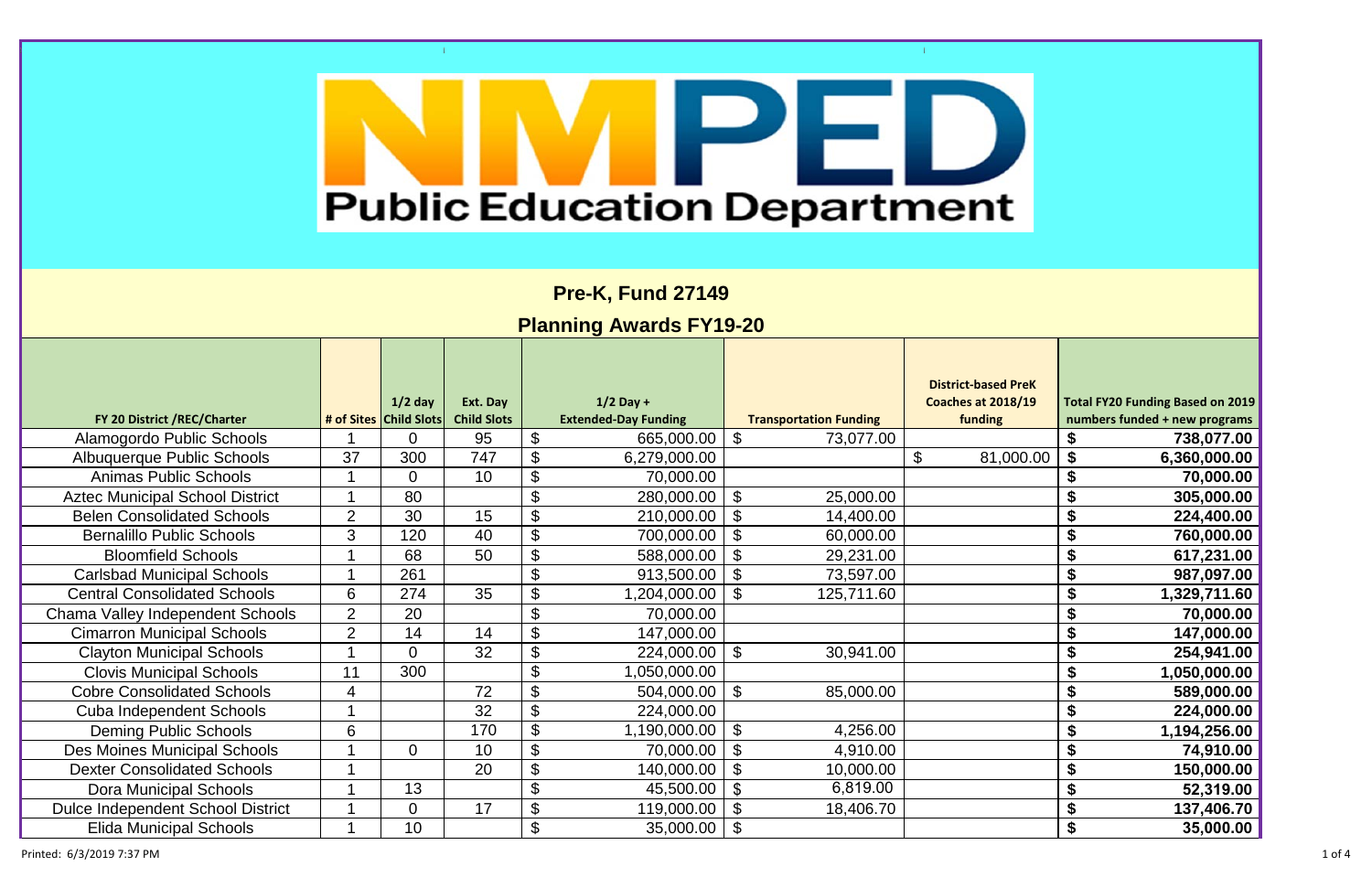Printed: 6/3/2019 7:37 PM 2 of 4

# l۳ **Public Education Department**

**Pre-K, Fund 27149**

## **Planning Awards FY19-20**

|                                       |                |                          |                    |                             |                           |                               | <b>District-based PreK</b>         |                                            |
|---------------------------------------|----------------|--------------------------|--------------------|-----------------------------|---------------------------|-------------------------------|------------------------------------|--------------------------------------------|
|                                       |                | $1/2$ day                | Ext. Day           | $1/2$ Day +                 |                           |                               | Coaches at 2018/19                 | <b>Total FY20 Funding Based on 2019</b>    |
| FY 20 District /REC/Charter           |                | # of Sites   Child Slots | <b>Child Slots</b> | <b>Extended-Day Funding</b> |                           | <b>Transportation Funding</b> | funding                            | numbers funded + new programs              |
| Espanola Public School District       | 3              |                          | 52                 | \$<br>364,000.00            | $\mathfrak{F}$            | 55,000.00                     |                                    | S<br>419,000.00                            |
| <b>Estancia Municipal Schools</b>     |                | $\Omega$                 | 15                 | 105,000.00                  |                           |                               |                                    | \$<br>105,000.00                           |
| <b>Eunice Public Schools</b>          |                | 40                       |                    | 140,000.00                  |                           |                               |                                    | \$<br>140,000.00                           |
| <b>Farmington Municipal Schools</b>   | $\overline{2}$ | 224                      |                    | 784,000.00                  | $\boldsymbol{\mathsf{S}}$ | 50,000.00                     |                                    | \$<br>834,000.00                           |
| <b>Floyd Municipal Schools</b>        |                | 12                       |                    | \$<br>42,000.00             |                           |                               |                                    | S<br>42,000.00                             |
| <b>Fort Sumner Schools</b>            |                | 15                       |                    | \$<br>52,500.00             |                           |                               |                                    | 52,500.00                                  |
| <b>Gadsden Municipal Schools</b>      |                | 240                      | 260                | 2,660,000.00                | $\mathfrak{L}$            | 160,000.00                    | $\mathfrak{S}$<br>81,000.00        | $\boldsymbol{\mathcal{Z}}$<br>2,901,000.00 |
| <b>Gallup-McKinley County Schools</b> | 17             |                          | 269                | 1,883,000.00                |                           |                               |                                    | 1,883,000.00                               |
| <b>Grady Schools</b>                  |                |                          | 10                 | 70,000.00                   |                           |                               |                                    | \$<br>70,000.00                            |
| <b>Grants-Cibola County Schools</b>   | 3              |                          | 95                 | 665,000.00                  |                           |                               |                                    | S<br>665,000.00                            |
| <b>Hagerman Municipal Schools</b>     |                |                          | 15                 | 105,000.00                  | $\mathfrak{F}$            | 7,607.00                      |                                    | S<br>112,607.00                            |
| <b>Hatch Valley Public Schools</b>    |                |                          | 45                 | 315,000.00                  | $\mathfrak{F}$            | 32,462.54                     |                                    | $\boldsymbol{\mathsf{s}}$<br>347,462.54    |
| <b>Hobbs Municipal Schools</b>        |                | 137                      | 10                 | 549,500.00                  |                           |                               | $\boldsymbol{\theta}$<br>81,000.00 | $\boldsymbol{\mathsf{s}}$<br>630,500.00    |
| Horizon Academy West Charter          |                | 40                       |                    | \$<br>140,000.00            |                           |                               |                                    | 140,000.00                                 |
| <b>Jal Municipal Schools</b>          |                | 30                       |                    | 105,000.00                  |                           |                               |                                    | \$<br>105,000.00                           |
| Jemez Valley Public Schools           |                |                          | 15                 | \$<br>105,000.00            | $\boldsymbol{\mathsf{S}}$ | 5,000.00                      |                                    | \$<br>110,000.00                           |
| La Promesa Early Learning Charter     |                |                          | 34                 | 238,000.00                  |                           |                               |                                    | 238,000.00                                 |
| <b>Lake Arthur Municipal Schools</b>  |                | $\Omega$                 | 10                 | 70,000.00                   |                           |                               |                                    | 70,000.00                                  |
| Las Cruces Public Schools             | 10             | 11                       | 144                | 1,046,500.00                |                           |                               |                                    | \$<br>1,046,500.00                         |
| <b>Logan Municipal Schools</b>        |                | 15                       |                    | 52,500.00                   |                           |                               |                                    | \$<br>52,500.00                            |
| <b>Lordsburg Municipal Schools</b>    |                |                          | 30                 | 210,000.00                  | $\mathfrak{L}$            | 14,000.00                     |                                    | $\boldsymbol{\mathsf{s}}$<br>224,000.00    |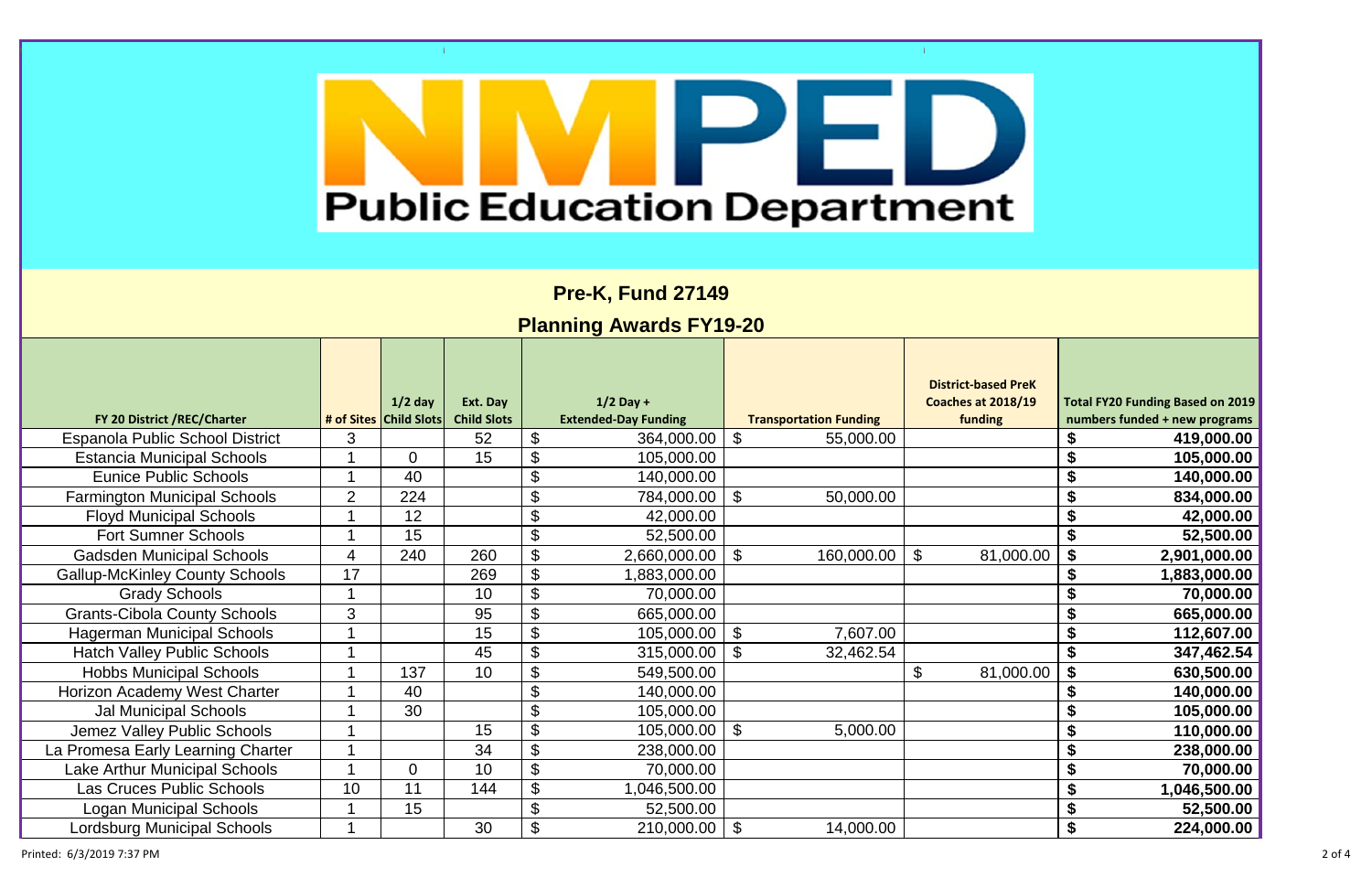-11

 $\sim 10^5$ 

| <b>Public Education Department</b>       |    |                                     |                                |    |                                            |                               |                                                             |                                                                          |  |  |
|------------------------------------------|----|-------------------------------------|--------------------------------|----|--------------------------------------------|-------------------------------|-------------------------------------------------------------|--------------------------------------------------------------------------|--|--|
|                                          |    |                                     |                                |    | <b>Pre-K, Fund 27149</b>                   |                               |                                                             |                                                                          |  |  |
|                                          |    |                                     |                                |    | <b>Planning Awards FY19-20</b>             |                               |                                                             |                                                                          |  |  |
| FY 20 District /REC/Charter              |    | $1/2$ day<br># of Sites Child Slots | Ext. Day<br><b>Child Slots</b> |    | $1/2$ Day +<br><b>Extended-Day Funding</b> | <b>Transportation Funding</b> | <b>District-based PreK</b><br>Coaches at 2018/19<br>funding | <b>Total FY20 Funding Based on 2019</b><br>numbers funded + new programs |  |  |
| Los Alamos Public Schools                |    | 40                                  |                                |    | 140,000.00                                 | $\mathfrak{F}$<br>20,000.00   |                                                             | 160,000.00                                                               |  |  |
| Los Lunas Public Schools                 | 10 | 130                                 | 100                            |    | 1,155,000.00                               | $\mathfrak{F}$<br>190,000.00  |                                                             | 1,345,000.00                                                             |  |  |
| <b>Loving Municipal Schools</b>          |    | 30                                  |                                |    | 105,000.00                                 |                               |                                                             | \$<br>105,000.00                                                         |  |  |
| <b>Magdalena Municipal Schools</b>       |    | 13                                  |                                | \$ | 45,500.00                                  | $\mathfrak{F}$<br>10,874.00   |                                                             | \$<br>56,374.00                                                          |  |  |
| <b>Melrose Municipal Schools</b>         |    | 12                                  |                                |    | 42,000.00                                  |                               |                                                             | \$<br>42,000.00                                                          |  |  |
| <b>Mesa Vista Consolidated Schools</b>   |    |                                     | 15                             |    | 105,000.00                                 |                               |                                                             | \$<br>105,000.00                                                         |  |  |
| <b>Mission Achievement &amp; Success</b> |    | $\Omega$                            | 20                             |    | 140,000.00                                 |                               |                                                             | \$<br>140,000.00                                                         |  |  |
| Moriarty-Edgewood School District        |    |                                     | 55                             |    | 385,000.00   \$                            | 31,089.18                     |                                                             | 416,089.18<br>\$                                                         |  |  |
| <b>Mosquero Municipal Schools</b>        |    | 12                                  | 0                              |    | 42,000.00                                  | $\mathfrak{L}$<br>3,937.00    |                                                             | 45,937.00                                                                |  |  |
| <b>Mountainair School District</b>       |    | 10                                  |                                |    | 35,000.00                                  |                               |                                                             | 35,000.00                                                                |  |  |
| North Valley Academy Charter             |    |                                     | 34                             |    | 238,000.00                                 |                               |                                                             | 238,000.00                                                               |  |  |
| Pecos Independent Schools                |    |                                     | 30                             |    | 210,000.00                                 | $\mathfrak{F}$<br>6,000.00    |                                                             | 216,000.00                                                               |  |  |
| Peñasco Independent School Dist.         |    |                                     | 15                             |    | 105,000.00                                 |                               |                                                             | 105,000.00                                                               |  |  |
| Pojoaque Valley Schools                  |    |                                     | 50                             |    | 350,000.00                                 |                               |                                                             | 350,000.00                                                               |  |  |
| <b>Portales Municipal Schools</b>        |    | 101                                 |                                |    | 353,500.00                                 | $\mathfrak{F}$<br>20,000.00   |                                                             | \$<br>373,500.00                                                         |  |  |
| Questa Independent School Dist.          |    |                                     | 14                             |    | 98,000.00                                  |                               |                                                             | \$<br>98,000.00                                                          |  |  |
| <b>Red River Valley Charter School</b>   |    |                                     | 10                             |    | 70,000.00                                  | $\mathfrak{F}$<br>5,000.00    |                                                             | \$<br>75,000.00                                                          |  |  |
| <b>Reserve Independent Schools</b>       |    |                                     | 10                             |    | 70,000.00                                  |                               |                                                             | \$<br>70,000.00                                                          |  |  |
| <b>Rio Rancho Public Schools</b>         |    | 410                                 |                                |    | 1,435,000.00                               | \$<br>80,447.00               | $\mathfrak{F}$<br>81,000.00                                 | \$<br>1,596,447.00                                                       |  |  |
| Roswell Independent School Dist.         | 12 | 0                                   | 400                            |    | 2,800,000.00                               | 40,000.00<br>\$               |                                                             | 2,840,000.00                                                             |  |  |
| <b>Ruidoso Municipal School District</b> |    |                                     | 60                             |    | 420,000.00                                 | $\mathfrak{F}$<br>25,192.00   |                                                             | \$<br>445,192.00                                                         |  |  |

Printed:  $6/3/2019$  7:37 PM 3 of 4